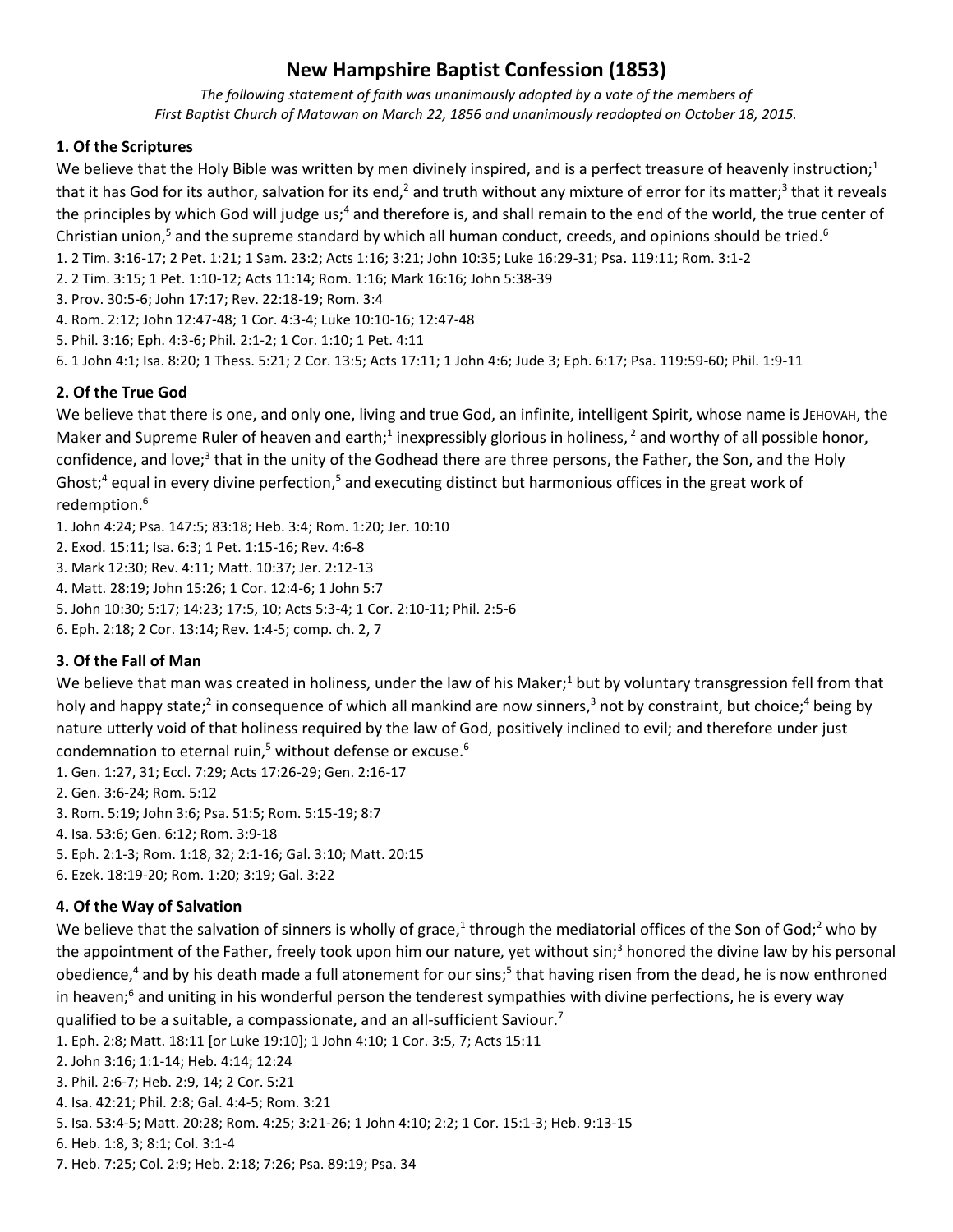# **5. Of Justification**

We believe that the great gospel blessing which Christ<sup>1</sup> secures to such as believe in Him is Justification;<sup>2</sup> that Justification includes the pardon of sin,<sup>3</sup> and the promise of eternal life on principles of righteousness;<sup>4</sup> that it is bestowed, not in consideration of any works of righteousness which we have done, but solely through faith in the Redeemer's blood;<sup>5</sup> by virtue of which faith his perfect righteousness is freely imputed to us of God;<sup>6</sup> that it brings us into a state of most blessed peace and favor with God, and secures every other blessing needful for time and eternity.<sup>7</sup> 1. John 1:16; Eph. 3:8

2. Acts 13:39; Isa. 53:11-12; Rom. 8:1

3. Rom. 5:9; Zech. 13:1; Matt. 9:6; Acts 10:43

4. Rom. 5:17; Titus 3:5-7; 1 Pet. 3:7; 1 John 2:25; Rom. 5:21

5. Rom. 4:4-5; 5:21; 6:23; Phil. 3:7-9

6. Rom. 5:19; 3:24-26; 4:23-25; 1 John 2:12

7. Rom. 5:1-3, 11; 1 Cor. 1:30-31; Matt. 6:33; 1 Tim. 4:8

#### **6. Of the Freeness of Salvation**

We believe that the blessings of salvation are made free to all by the gospel;<sup>1</sup> that it is the immediate duty of all to accept them by a cordial, penitent, and obedient faith;<sup>2</sup> and that nothing prevents the salvation of the greatest sinner on earth but his own inherent depravity and voluntary rejection of the gospel; <sup>3</sup> which rejection involves him in an aggravated condemnation. 4

1. Isa. 55:1; Rev. 22:17; Luke 14:17

2. Rom. 16:25-26; Mark 1:15; Rom. 1:15-17

3. John 5:40; Matt. 23:37; Rom. 9:32; Prov. 1:24; Acts 13:46

4. John 3:19; Matt. 11:20; Luke 19:27; 2 Thess. 1:8

## **7. Of Grace in Regeneration**

We believe that, in order to be saved, sinners must be regenerated or born again;<sup>1</sup> that regeneration consists in giving a holy disposition to the mind;<sup>2</sup> that it is effected, in a manner above our comprehension, by the power of the Holy Spirit, in connection with divine truth,<sup>3</sup> so as to secure our voluntary obedience to the gospel;<sup>4</sup> and that its proper evidence appears in the holy fruits of repentance and faith and newness of life.<sup>5</sup>

1. John 3:3, 6-7; 1 Cor. 2:14; Rev. 14:3; 21:27

2. 2 Cor. 5:17; Ezek. 36:26; Deut. 30:6; Rom. 2:28-29; 5:5; 1 John 4:7

3. John 3:8; 1:13; James 1:16-18; 1 Cor. 1:30; Phil. 2:13

4. 1 Pet. 1:22-25; 1 John 5:1; Eph. 4:20-24; Col. 3:9-11

5. Eph. 5:9; Rom. 8:9; Gal. 5:16-23; Eph. 3:14-21; Matt. 3:8-10; 7:20; 1 John 5:4, 18

# **8. Of Repentance and Faith**

We believe that Repentance and Faith are sacred duties, and also inseparable graces, wrought in our souls by the regenerating Spirit of God;<sup>1</sup> whereby being deeply convinced of our guilt, danger, and helplessness, and of the way of salvation by Christ,<sup>2</sup> we turn to God with unfeigned contrition, confession, and supplication for mercy;<sup>3</sup> at the same time heartily receiving the Lord Jesus Christ as our Prophet, Priest, and King, and relying on him alone as the only and allsufficient Saviour.<sup>4</sup>

1. Mark 1:15; Acts 11:18; Eph. 2:8; 1 John 5:1

2. John 16:8; Acts 2:37-38; 16:30-31

3. Luke 18:13; 15:18-21; James 4:7-10; 2 Cor. 7:11; Rom. 10:12-13; Psa. 51

4. Rom. 10:9-11; Acts 3:22-23: Heb. 4:14; Psa. 2:6; Heb. 1:8; 8:25; 2 Tim. 1:12

#### **9. Of God's Purpose of Grace**

We believe that Election is the eternal purpose of God, according to which he graciously regenerates, sanctifies, and saves sinners;<sup>1</sup> that being perfectly consistent with the free agency of man, it comprehends all the means in connection with the end;<sup>2</sup> that it is a most glorious display of God's sovereign goodness, being infinitely free, wise, holy, and unchangeable;<sup>3</sup> that it utterly excludes boasting, and promotes humility, love, prayer, praise, trust in God, and active imitation of his free mercy;<sup>4</sup> that it encourages the use of means in the highest degree;<sup>5</sup> that it may be ascertained by its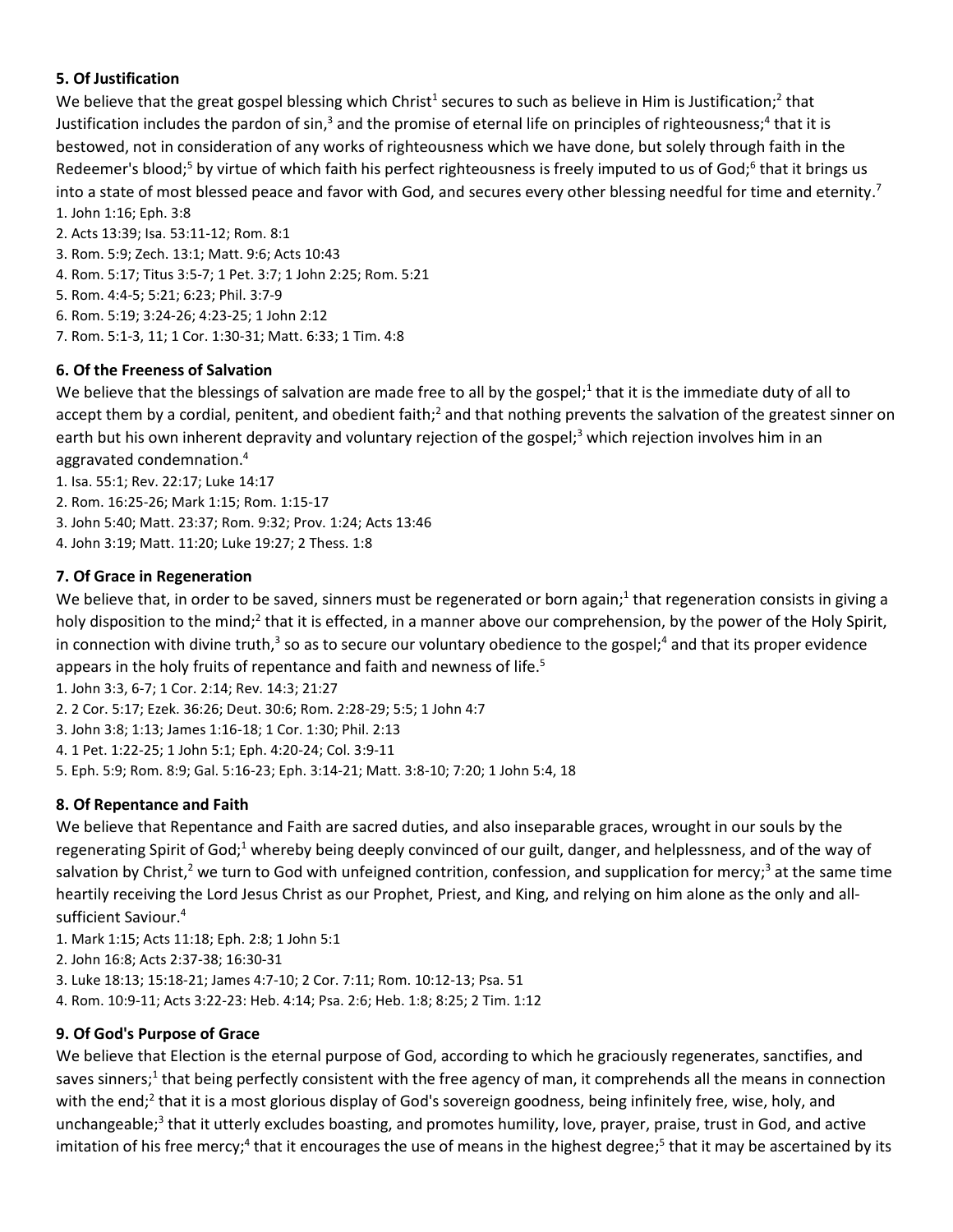effects in all who truly believe the gospel;<sup>6</sup> that it is the foundation of Christian assurance;<sup>7</sup> and that to ascertain it with regard to ourselves demands and deserves the utmost diligence.<sup>8</sup>

1. 2 Tim. 1:8-9; Eph. 1:3-14; 1 Pet. 1:1-2; Rom. 11:5-6; John 15:16; 1 John 4:19

2. 2 Thess. 2:13-14; Acts 13:48; John 10:16; Matt. 20:16; Acts 15:14

3. Exod. 33:18-19; Matt. 20:15; Eph. 1:11; Rom. 9:23-24: Jer. 31:3; Rom. 11:28-29; James 1:17-18; 2 Tim. 1:9; Rom.11:32-36

4. 1 Cor. 4:7; 1:26-31; Rom. 3:27; 4:16; Col. 3:12; 15:10; 1 Pet. 5:10; 1 Thess. 2:13; 1 Pet. 2:9; Luke 18:7

5. 2 Tim. 2:10; 1 Cor. 9:22; John 6:37-40; 2 Pet. 1:10

6. 1 Thess. 1:4-10

7. Rom. 8:28-31; Isa. 42:16; Rom. 11:29

8. 2 Pet. 1:10-11; Phil. 3:12; Heb. 6:11

#### **10. Of Sanctification**

We believe that Sanctification is the process by which, according to the will of God, we are made partakers of his holiness;<sup>1</sup> that it is a progressive work;<sup>2</sup> that it is begun in regeneration;<sup>3</sup> and that it is carried on in the hearts of believers by the presence and power of the Holy Spirit, the Sealer and Comforter, in the continual use of the appointed means, especially the word of God, self-examination, self-denial, watchfulness, and prayer. 4

1. 1 Thess. 4:3; 5:23; 2 Cor. 7:1; 13:9; Eph. 1:4

2. Prov. 4:18; Heb. 6:1; 2 Pet. 1:5-8; Phil. 3:12-16

3. 1 John 2:29; Rom. 8:5; John 3:6; Phil. 1:9-11

4. Phil. 2:12-13; Eph. 4:11-12, 30; 1 Pet. 2:2; 2 Pet. 3:18; 2 Cor. 13:5; Luke 9:23; 11:35; Matt. 26:41; Eph. 6:18

## **11. Of the Perseverance of Saints**

We believe that such only are real believers as endure unto the end;<sup>1</sup> that their persevering attachment to Christ is the grand mark which distinguishes them from superficial professors;<sup>2</sup> that a special Providence watches over their welfare;<sup>3</sup> and they are kept by the power of God through faith unto salvation.<sup>4</sup>

1. John 8:31; 1 John 2:27-28; 3:9; 5:18

2. 1 John 2:19; John 13:18; Matt. 13:20-21; John 6:66-69

3. Rom. 8:28; Matt. 6:30-33; Jer. 32:40; Psa. 121:3; 91:11-12

4. Phil. 1:6; 2:12-13; Jude 24-25; Heb. 1:14; Heb. 13:5; 1 John 4:4

# **12. Of the Harmony of the Law and the Gospel**

We believe that the Law of God is the eternal and unchangeable rule of his moral government;<sup>1</sup> that it is holy, just, and good; <sup>2</sup> and that the inability which the Scriptures ascribe to fallen men to fulfill its precepts arises entirely from their love of sin;<sup>3</sup> to deliver them from which, and to restore them through a Mediator to unfeigned obedience to the holy Law, is one great end of the Gospel, and of the means of grace connected with the establishment of the visible Church.<sup>4</sup> 1. Rom. 3:31; Matt. 5:17; Luke 16:17; Rom. 3:20; 4:15

2. Rom. 7:7, 12, 14, 22; Gal. 3:21; Psa. 119

3. Rom. 8:7-8; Josh. 24:19; Jer. 13:23; John 6:44; 5:44

4. Rom. 8:2-4; 10:4; Heb. 8:10; Heb. 12:14; Jude 20-21

# **13. Of a Gospel Church**

We believe that a visible Church of Christ is a congregation of baptized believers,<sup>1</sup> associated by covenant in the faith and fellowship of the gospel;<sup>2</sup> observing the ordinances of Christ;<sup>3</sup> governed by his laws,<sup>4</sup> and exercising the gifts, rights, and privileges invested in them by his word;<sup>5</sup> that its only scriptural officers are Bishops, or Pastors, and Deacons, <sup>6</sup> whose qualifications, claims, and duties are defined in the epistles to Timothy and Titus.

1. 1 Cor. 1:1-13; Matt. 18:17; Acts 5:11; 8:1; 11:21-23; 1 Cor. 4:17; 14:23; 3 John 9

2. Acts 2:41-42; 2 Cor. 8:5; Acts 2:47; 1 Cor. 5:12-13

3. 1 Cor. 11:2; 2 Thess. 3:6; Rom. 16:17-20; 1 Cor. 11:23-26; Matt. 18:15-20; 2 Cor. 2:7; 1 Cor. 4:17

4. Matt. 28:20; John 14:15; 15:12; 1 John 4:21; John 14:21; 1 Thess. 4.2; 2 John 6; Gal. 6:2; all the Epistles

5. Eph. 4:7; 1 Cor. 14:12; Phil. 1:27

6. Phil. 1:1; Acts 14:23; 15:22; 1 Tim. 3; Titus 1

#### **14. Of Baptism and the Lord's Supper**

We believe that Christian Baptism is the immersion in water of a believer,<sup>1</sup> into the name of the Father, and Son, and